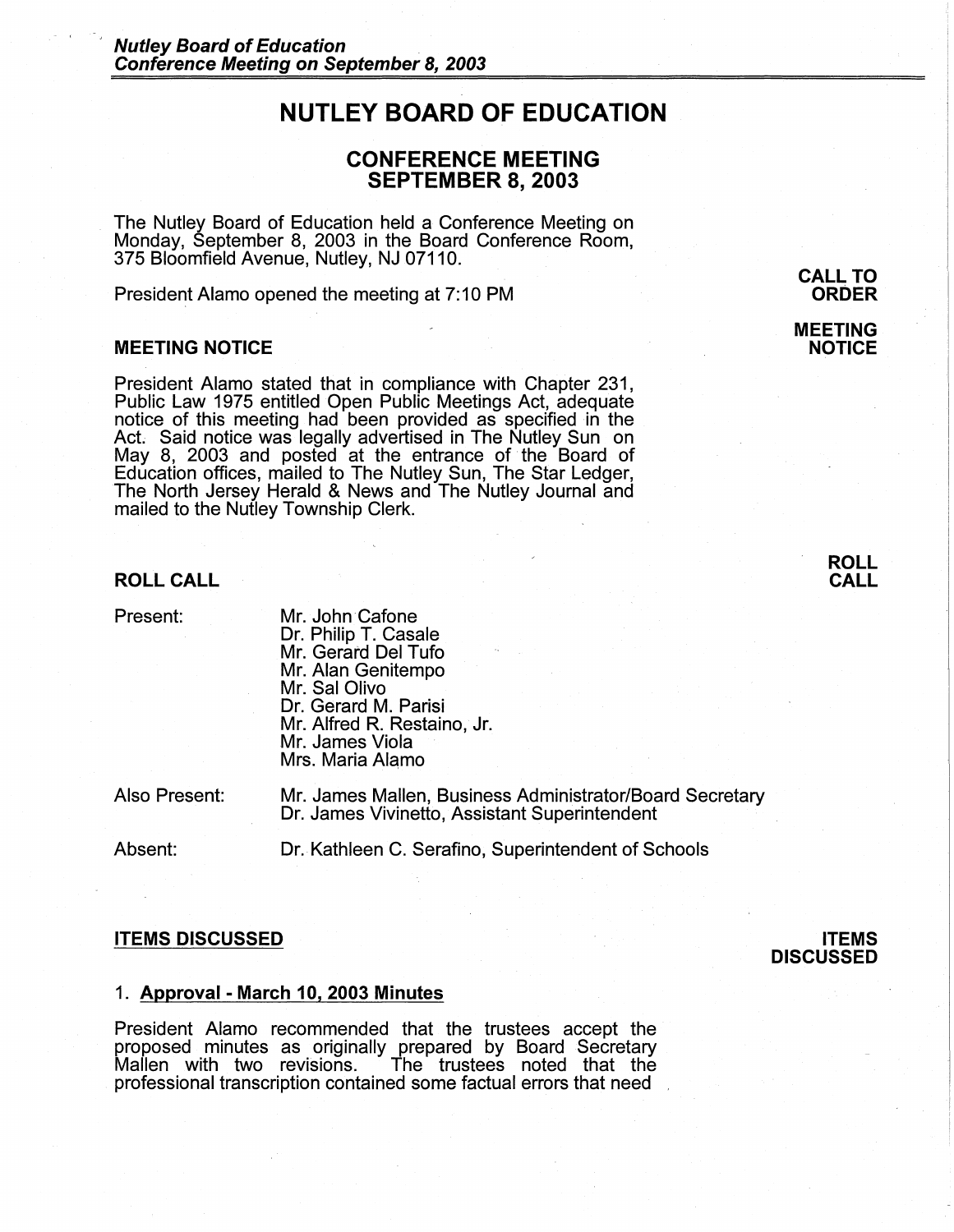to be revised. In conclusion the trustees agreed to place these minutes on the next regular meeting agenda.

### 2. **Regular Meeting Agenda - September 22, 2003**

The trustees agreed to review the proposed resolutions and call with any questions or concerns.

## 3. **Board Committee Reports**

| <b>Trustee Parisi</b>   |                 | <b>Priorities Committee</b>          |
|-------------------------|-----------------|--------------------------------------|
| <b>Trustee Parisi</b>   | $\sim 10^{-11}$ | <b>Policy Committee</b>              |
| <b>Trustee Cafone</b>   |                 | <b>Construction Committee</b>        |
| <b>Trustee Viola</b>    |                 | <b>Community Relations Committee</b> |
| Trustee Genitempo -     |                 | <b>Facilities Committee</b>          |
| Trustee Genitempo -     |                 | <b>Negotiations Committee</b>        |
| <b>Trustee Restaino</b> |                 | <b>Budget Committee</b>              |
| <b>Trustee Casale</b>   |                 | Academic Committee                   |
| <b>President Alamo</b>  | $\sim$          | <b>Facilities Committee</b>          |
| <b>President Alamo</b>  |                 | <b>Alternate Funding Committee</b>   |

The discussions generated by the above reports included:

A. The receipt and review of a proof copy of the revised board policies, bylaws and regulations from Strauss Esmay Associates.

B. The status of the bond referendum projects to be addressed at Nutley High School.

C. The plans for this Friday night's home varsity football game.

D. The renaming of a school after the late John Walker.

E. A proposal by Pennoni Associates to provide professional engineering services for a topographic and geologic survey of the Franklin Middle School.

# 4. **Technology Department Presentation**

Department Coordinator Robert Presuto offered an update on the installation of the telephone/intercom system in all elementary schools. As of today, Spring Garden, Yantacaw and Radcliffe schools are operational. However, we are restricted by our current contract with Horizon for the existing Centrex telephone system. This Horizon contract will expire February 2004. We can then pursue a contemporary digital telephone system. An extensive discussion ensued for forty-five minutes between the trustees, administration and Mr. Presuto.

Mr. Presuto next provided an in-depth summary of district-wide technology operations. It included network enhancements, hardware improvements, software upgrades and other additional